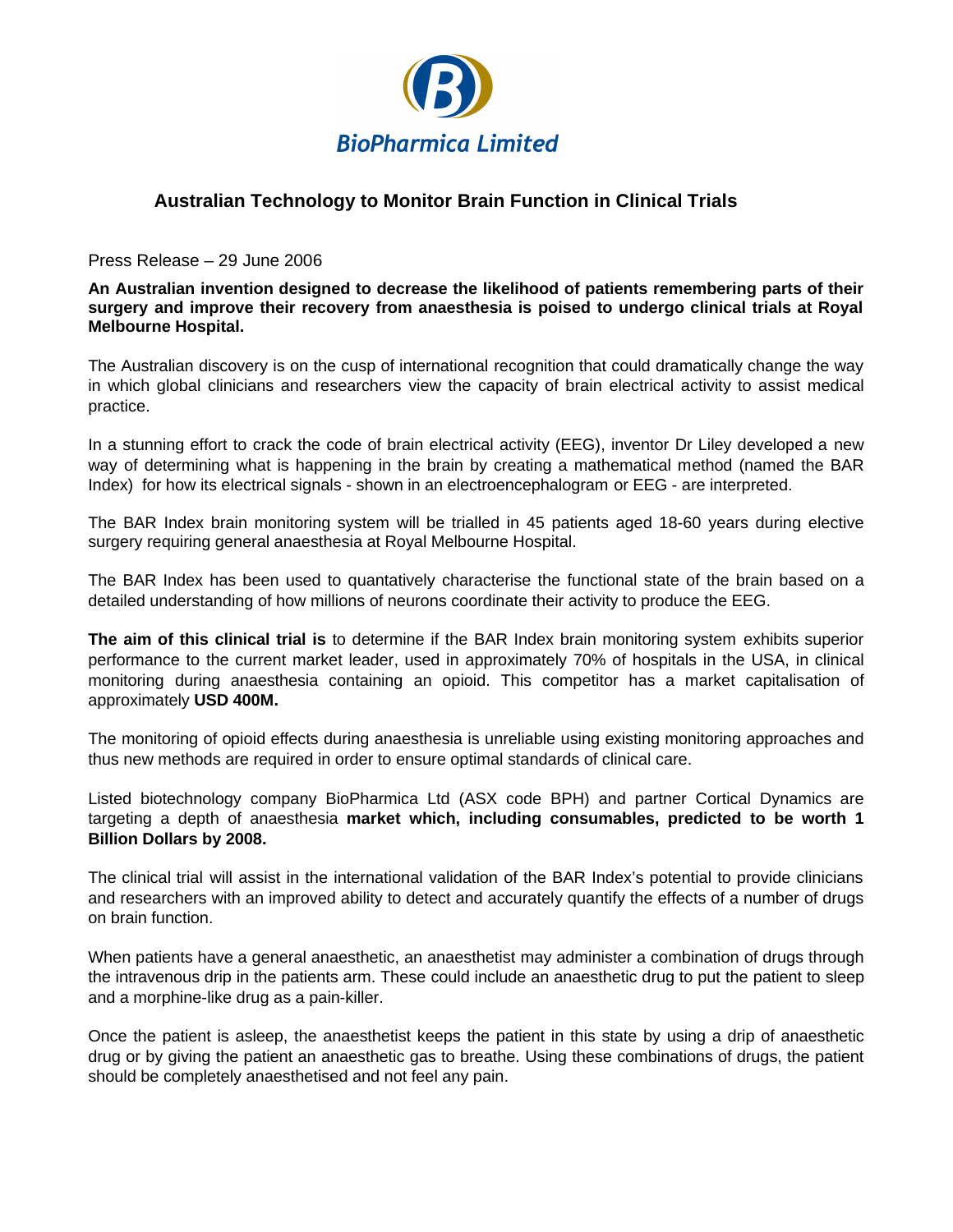Anaesthetists can currently measure the effect of these anaesthetic drugs on brain waves (also known as the electroencephalogram or EEG) using a widely available, market leading competing device. The market leader is used on many patients having general anaesthesia at hospitals. This competing monitor records EEG through a sticky sensor attached to the forehead. The monitor then produces a single number between 0 and 100 that the anaesthetist can use to adjust the depth of your anaesthetic.

Studies have shown that the use of a monitor decreases the likelihood of patients remembering parts of their surgery and also improves their recovery from anaesthesia.

However, there is evidence to suggest that some montiors may not track the effects of a number of important anaesthetic agents. This may mean that the leading offering is less accurate when these agents are used. In particular, morphine-like drugs may interfere with the ability of the leading monitor to measure the depth of anaesthesia accurately, by indicating a patient is less asleep than they really are. This means that patients may be receiving more anaesthetic than necessary.

The **BAR Index** method of analysing the EEG may overcome this limitation and provide a more accurate Index of the depth of anaesthesia in the presence of morphine-like drugs. The EEG information is obtained the same way, with a sticky sensor on the patient's forehead, but the monitor uses a different, potentially more accurate, mathematical method to analyse it.

Opioid analgesics are increasingly being used as part of a drug combination in nearly all anaesthetic regimes, however current monitors of anaesthetic depth do not reflect the effect of opioids on anaesthetic depth well, possibly because opioids do not directly affect the cortical EEG.

Upon the completion of the clinical trial involving *opioid*s, BioPharmica and Cortical will be in a strong position to provide a select group of leading international companies with sufficient data to initiate licensing discussions, facilitate collaboration on development related to anaesthesia, as well as making a case for development of other areas involving drugs, brain state and function.

The clinical trial is being conducted by Associate Professor Kate Leslie, Head of Research, Department of Anaesthesia & Pain Management, Royal Melbourne Hospital and Honorary Principal Fellow, Department of Pharmacology, University of Melbourne.

Dr David Liley will also participate in the clinical trial. Dr Liley is registered as a medical practitioner, is inventor of the BAR Index and a Senior Lecturer, Faculty of Life and Social Sciences at Swinburne University of Technology.

The BAR Index has performed well in previous studies during midazolam and propofol-nitrous oxide anaesthesia providing the first indication that the BAR index is superior in a number of aspects to current approaches to measure brain function. It was able to measure separately both brain input - whether the patient is capable of receiving external input - and brain state -whether the patient is in a state of consciousness, hypnosis or amnesia.

The BAR Index has additional potential applications for the Alzheimer's and sedation markets. BioPharmica and partner Cortical Dynamics are working to develop the Bar Index as a monitoring tool in a number of neuro-diagnostic settings that include detecting the early onset of degenerative diseases like Alzheimer's or Parkinson's as well as being used in drug discovery and evaluation associated with these conditions.

To date Cortical Dynamics has designed and produced several prototype BAR monitor systems that incorporate the BAR Index and record brain activity. The systems have been evaluated as complying with international medical equipment safety standards. These monitors will be used in planned international trials in anaesthesia monitoring and collaborative work in neurodiagnostics.